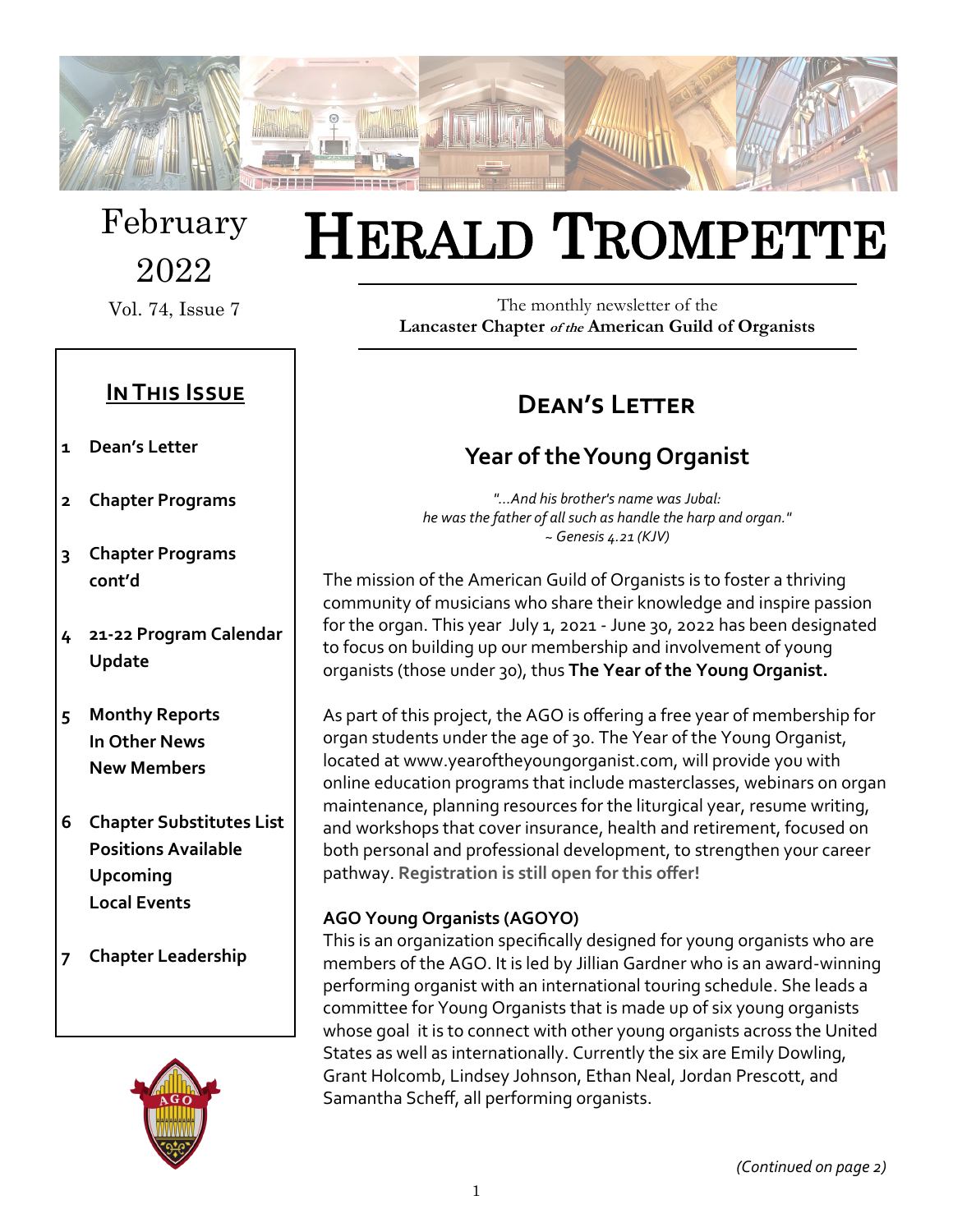Using online resources, social media, and some in-person events, this community of young organists, who are members of the AGO, are connecting in this mostly virtual community to create networking opportunities and innovative web-based programming as mentioned above. To register, go to www.agohq/ free-membership/.

Our Chapter is very pleased to host these 18 organists who are registered as "young organists" and enjoying their free year of membership. They are Emma Arnold, Kyle Bainhauer, Joshua Benkendorf, Peter Hasse, Jonathan Jones, James Landis, John Landis, Eric Martin, Alex Petry, Kyle Postlethwait, Christian Roesser, David Schultz, Rachel Schultz, Tyler Velkly, Paton Walters, Kyle Weeks, Mary Weinheimer, and Otto Williams. Our Lancaster Chapter welcomes these young folks and looks forward to seeing (and hearing) more of them! "Yay" for all the "young folks!"



*"Saying, I will declare Thy name unto my brethren, in the midst of the Church will I sing praise unto Thee." ~ Hebrews 2:12*

- Greg Gehman, *Dean*

# **Chapter Programs**

# **Looking Back**

**Christmas at the Organ**

Thank you to all who were involved in organizing, playing, and attending our December 29 event, Christmas at the Organ: Carol Sing and Recital. Part of the Dorothy Rose Smith Concert series at Highland Presbyterian, it was an enjoyable evening of singing and listening to Advent and Christmas music. The players enjoyed performing and accompanying on Highland's three-manual Wicks Pipe/Walker Digital organ. The singing was great with 200+ people in the audience. They ran out of bulletins not knowing what to expect because of the "times."

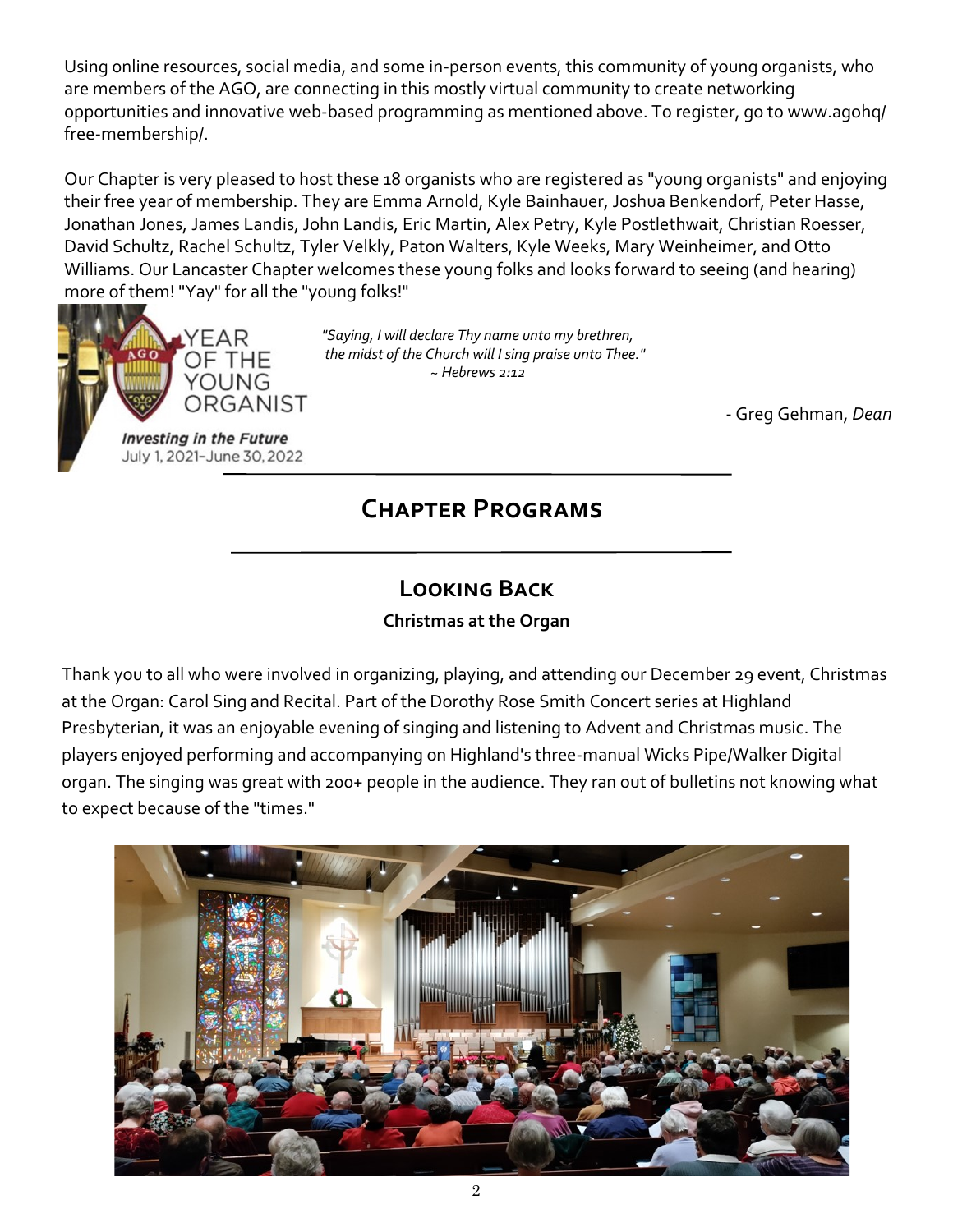# **Chapter Programs Cont'd**



#### **Christmas at the Organ Performers**

**Front row:** Karl Moyer, Ross Ellison, John Zielinkski, Greg Gehman **Back row:** Jonathan Lefever, Margaret Marsch, Eileen Laurence, Mark Herr, John Huber

#### **January JumpStart**

Sorry for the cancellation of January JumpStart, but that was the decision of the Philadelphia Chapter due pretty much to Covid. Please do put that event on your calendar for next January. They are planning the same presenters and schedule for next year (2023).



## **Looking Forward - 2022**

#### **February - Informal Members' Hymn Arrangement Recital/Repository Shopping**



On Monday, February 7 your Chapter is holding an informal members' "recital." The idea is to bring your favorite hymn arrangement for organ and present it to the rest of the members (who are playing or just listening). It's always a treat to hear what other Chapter members are playing for their congregations as we might discover some new pieces to learn and play. The repository opens at 6:15 pm for you to browse and purchase some "new" music at a greatly reduced price (to the benefit of the Chapter). The informal "recital" will begin at 7:00 pm. "Cocoa and cookies" will also be available to satisfy your sweet tooth before and after. The location is Westminster Presbyterian Church, 2151 Oregon Pike, Lancaster. We'd love to have many people play. **Please email Ross Ellison at info@universitymusic.com with your name and title of hymn arrangement.**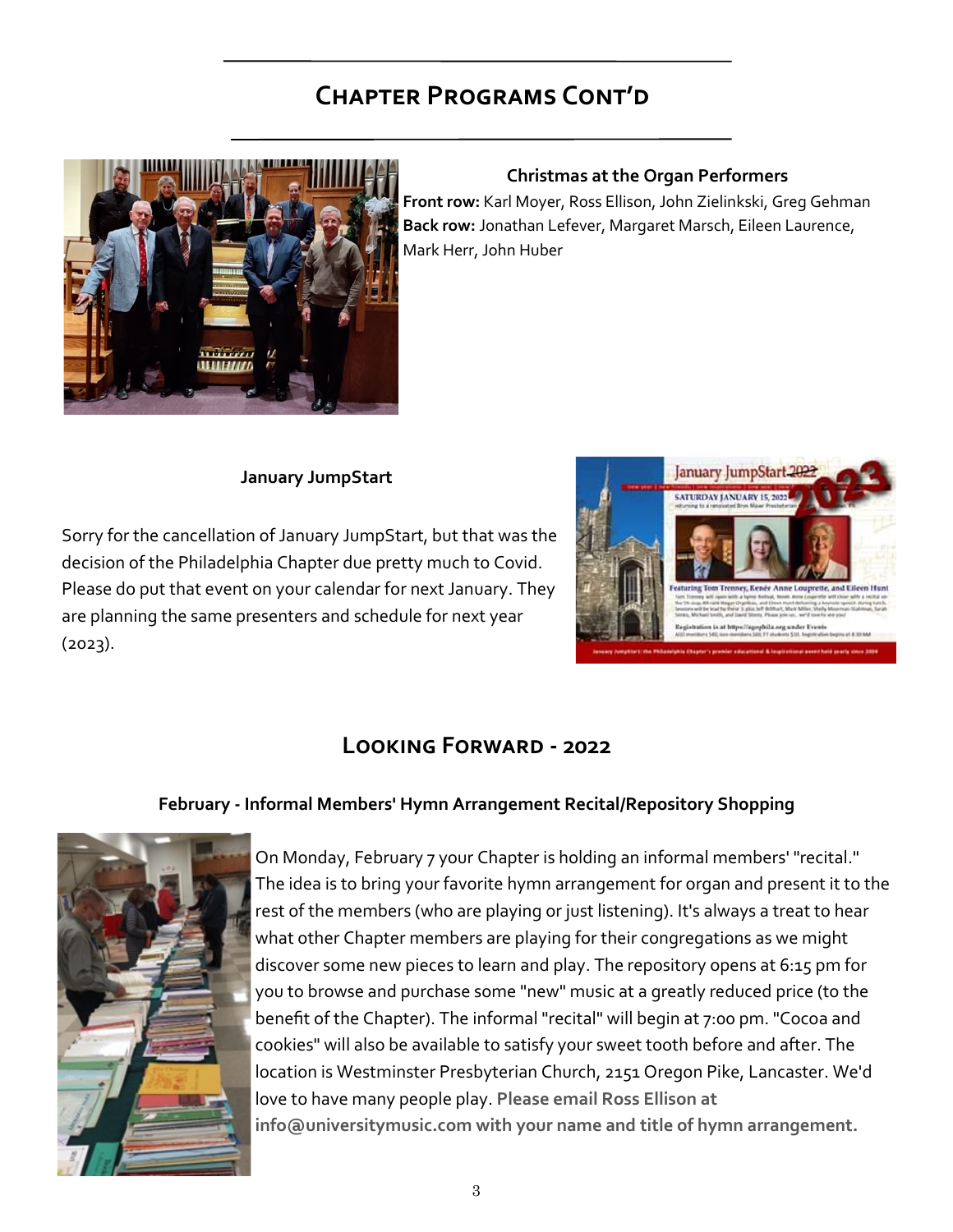## **21-22 Program Calendar**

Sun, Sept. 26 5 PM / 6:30 PM / 7 PM **Picnic/Officer Installation/Hymn-Sing** Memorial United Methodist Church 101 South Hess St., Quarryville

Mon, Oct. 18 7 PM **Wilbur Held Masterclass (David Schelat)** Church of the Apostles 1850 Marietta Ave, Lancaster

Sat, Nov 13 7 PM **Starlight Tea Concert Series: Organ/Piano/Harpsichord Duets** Lancaster Church of the Brethren 1601 Sunset Ave, Lancaster

Wed, Dec 29 7 PM **Christmas at the Organ: Carol Sing & Recital** Highland Presbyterian Church 500 East Roseville Rd, Lancaster

Sat. Jan  $15$  8 AM- 4 PM **January Jumpstart** Bryn Mawr Presbyterian Church 625 Montgomery Avenue, Bryn Mawr, PA 19010 Register in November at [agophila.org](http://www.agophila.org) Cost: AGO members - \$40, None-members - \$60, Students - \$10, lunch included

Mon, Feb 7 6:15 PM **Member's Recital & Repository Shopping:** *Favorite Hymn Arrangements* Westminster Presbyterian Church 2151 Oregon Pike, Lancaster

Sun, Mar 20 4 PM

**Louis Vierne:**  *The Blind Organist of Notre Dame* Lititz Church of the Brethren 300 West Orange St, Lititz

Fri, Apr 22 7 PM **Silent Movie Night (Don Kinnier)** First United Methodist Church 68 North Church Street, Ephrata

Mon, May  $9 \t\t 5:30 \t{pm}$ **Annual Chapter Banquet & Meeting** Lancaster Church of the Brethren 1601 Sunset Ave, Lancaster

Thurs, Jun 9 7 PM **Lancaster Summer Arts Festival Organ Recital** Historic St. Mary's Church 119 S. Prince St, Lancaster

## **Update**

• **Lancaster Chapter member, Karl Moyer, FAGO,** has a new email address: carolyn.moyer@comcast.net. Please update your Members' Directory.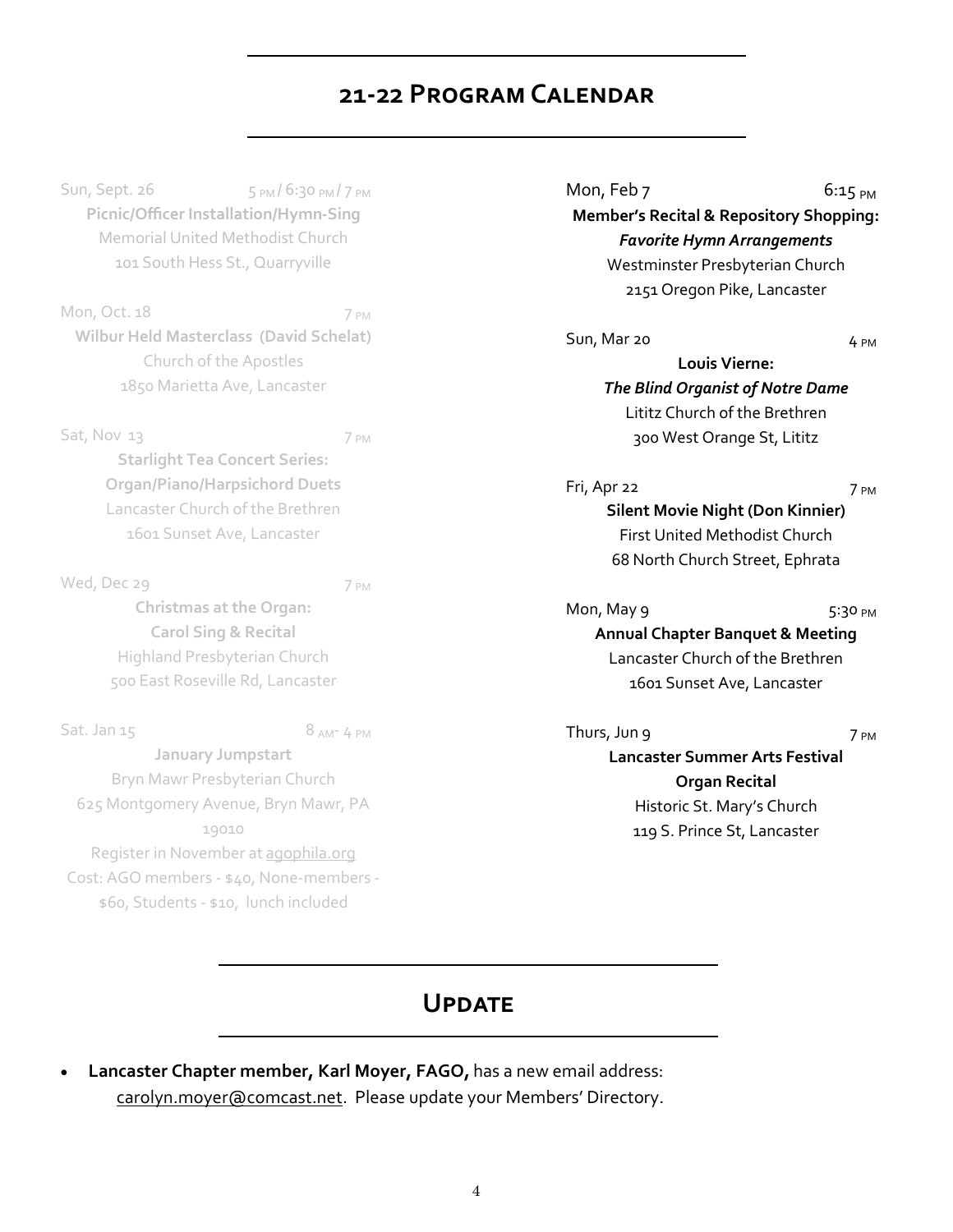## **Reports**

#### **January - Executive Board Meeting Highlights**

- 1. Christmas at the Organ program attendance about 220, raised \$1250.00 for Fritsch Concert Fund.
- 2. Four new members, brings membership to 92 with 16 Young Organist
- 3. January Jumpstart cancelled, chapter donation to go to 2023 program.
- Jenny Fritsch, *secretary*

#### **Treasurer's Report**

| I<br>a sa |  |
|-----------|--|
|-----------|--|

| <b>Bank Acct Name:</b>    | <b>Balance:</b> |
|---------------------------|-----------------|
| Checking                  | \$18,412.89     |
| <b>Beginning Organist</b> | \$4,278.20      |
| Lunt/McConnell            | \$4,438.21      |
| <b>Concert Savings</b>    | \$13,467.45     |
| Checking/Donations        | \$118.76        |
| Moyer Concert Fund        | \$20,000.34     |
| <b>Total</b>              | \$60,715.85     |

-Patricia Bleecker, *treasurer*



**In Other News**

# **Pipe Organ Encounter Plus (POE+)**

Registration is now open for the **Pipe Organ Encounter Plus (POE+)** hosted by the Lehigh Valley Chapter AGO. The dates are **June 12-17**. It is open to keyboard players 19 and older who want to play the organ or currently play the organ in a church or synagogue. This is a rewarding opportunity to learn about the pipe organ and its construction, receive instruction from experienced faculty, visit, hear and play outstanding instruments, and meet and interact with peers who share an interest in the King of Instruments. Participants should have achieved an intermediate level of keyboard proficiency. Previous organ study is not required. AGO membership is not required. All are welcome! This POE+ takes place in the Allentown, PA area with housing and meals on the campus of Muhlenberg College in Allentown. Rooms are single occupancy and hotel accommodations are possible as well as commuting. A brochure is available at **www.lvago.org** under the **POE+** heading. More information including pricing and steps for registration will be found there.

## **Welcome to New Members!**

*A warm welcome to the following new or returning members:*

**Linda Braught Wendell Funk Paton Walters Otto Williams**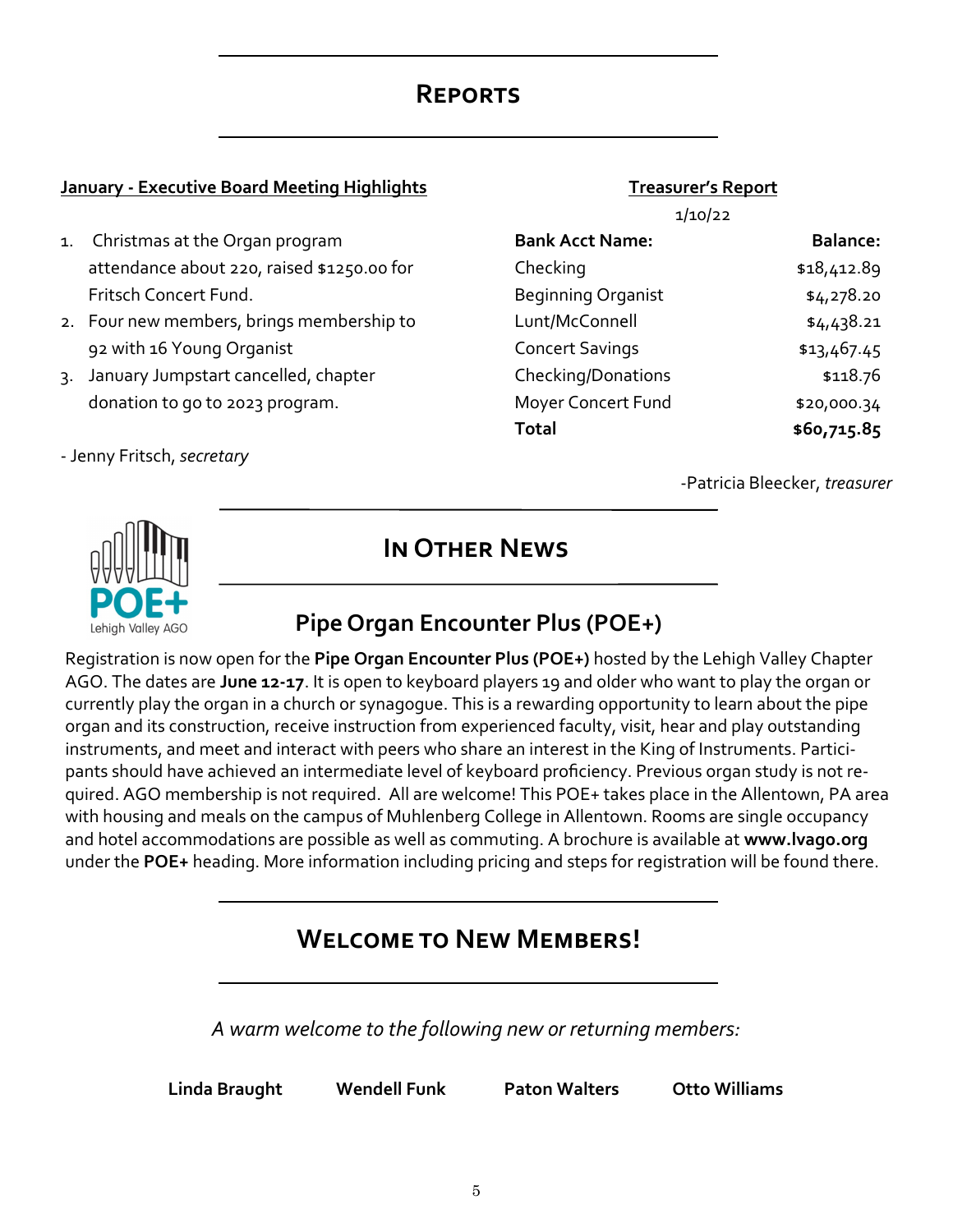# **Substitutes & Positions Available**

## **Chapter Substitutes List**

Please check www.lancasterago.org for the current list. This list is published as a courtesy by the Lancaster AGO Chapter. The Lancaster AGO Chapter assumes no responsibility for the musicianship or reliability of substitute organists.

### **Positions Available**

Please check www.lancasterago.org for the current list. If you wish to list available positions here, please email your info to the Chapter's Placements Chairperson: Dr. Terry Heisey (terryleb@aol.com)

# **Upcoming**

#### **March - The Blind Organist of Notre Dame: Louis Vierne**

Looking farther ahead, please put this long awaited program on your calendar. It was prepared for presentation in 2020, but Covid put it off two times. Now it is finally back on. The date is **Sunday, March 20** at **4:00 pm** at **Lititz Church of the Brethren**, 300 West Orange Street, Lititz.

It is a multi-media presentation to include the organ music of Vierne played by various members of our Chapter and a script on Vierne's life read by Steve and Doris Nolt along with a picture presentation.



# **Local Events**

The following events are local organ, choral, or sacred music related presentations taking place during coming month. Submission are due by the 20th of the preceding month for inclusion in the newsletter.

**Sun, Feb 22 , 2022, 6 PM** St. Luke's Episcopal Church, Lebanon Choral Evensong and Concert by *Mozart and Friends* Woodwind Ensemble Freewill offering.

**Sat, Feb 26, 2022, 7 PM** Westminster Presbyterian Church, Lancaster Westminster Music presents the 45-member Grove City College Touring Choir performing a concert of choral masterpieces and sacred anthems. The choir is under the direction of Dr. Katherine Mueller. Freewill offering.